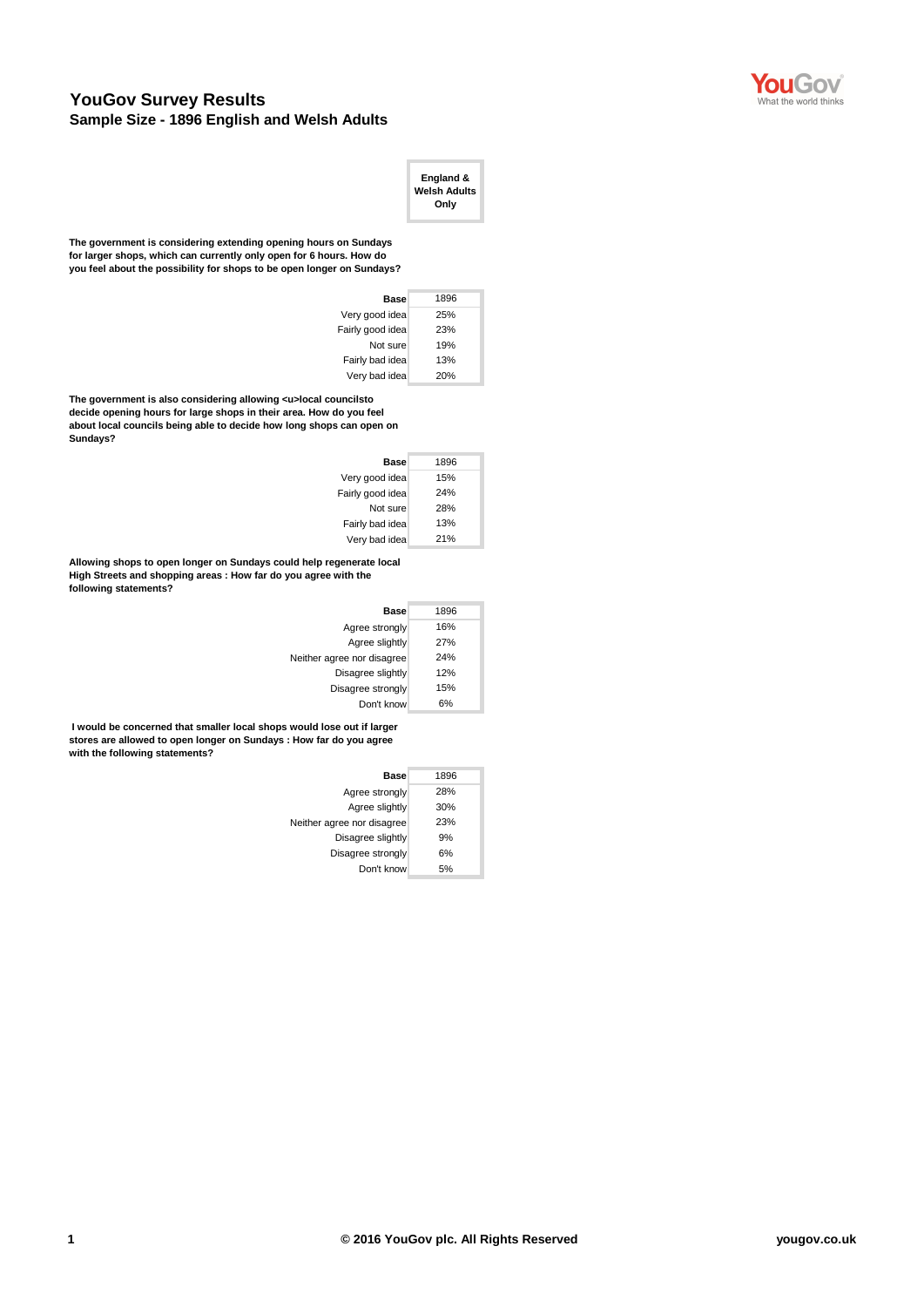

## **YouGov Survey Results Sample Size - 1896 English and Welsh Adults**

|                                                                                                                                  | England &<br><b>Welsh Adults</b><br>Only |
|----------------------------------------------------------------------------------------------------------------------------------|------------------------------------------|
| It would be confusing if opening hours varied between different areas :<br>How far do you agree with the following statements?   |                                          |
| <b>Base</b>                                                                                                                      | 1896                                     |
| Agree strongly                                                                                                                   | 32%                                      |
| Agree slightly                                                                                                                   | 31%                                      |
| Neither agree nor disagree                                                                                                       | 20%                                      |
| Disagree slightly                                                                                                                | 8%                                       |
| Disagree strongly                                                                                                                | 6%                                       |
| Don't know                                                                                                                       | 4%                                       |
| I think local High Street shops should be able to open longer on<br>Sundays: How far do you agree with the following statements? |                                          |
| <b>Base</b>                                                                                                                      | 1896                                     |
| Agree strongly                                                                                                                   | 24%                                      |

| Base                       | 1896 |
|----------------------------|------|
| Agree strongly             | 24%  |
| Agree slightly             | 26%  |
| Neither agree nor disagree | 20%  |
| Disagree slightly          | 9%   |
| Disagree strongly          | 17%  |
| Don't know                 | 5%   |

**I think shops in out-of-town retail parks should be able to open longer on Sundays : How far do you agree with the following statements?**

| Base                       | 1896 |
|----------------------------|------|
| Agree strongly             | 21%  |
| Agree slightly             | 23%  |
| Neither agree nor disagree | 22%  |
| Disagree slightly          | 10%  |
| Disagree strongly          | 19%  |
| Don't know                 | 5%   |
|                            |      |

**Longer opening hours would be detrimental to family life : How far do you agree with the following statements?**

| Base                       | 1896 |
|----------------------------|------|
| Agree strongly             | 26%  |
| Agree slightly             | 22%  |
| Neither agree nor disagree | 22%  |
| Disagree slightly          | 13%  |
| Disagree strongly          | 14%  |
| Don't know                 | 4%   |